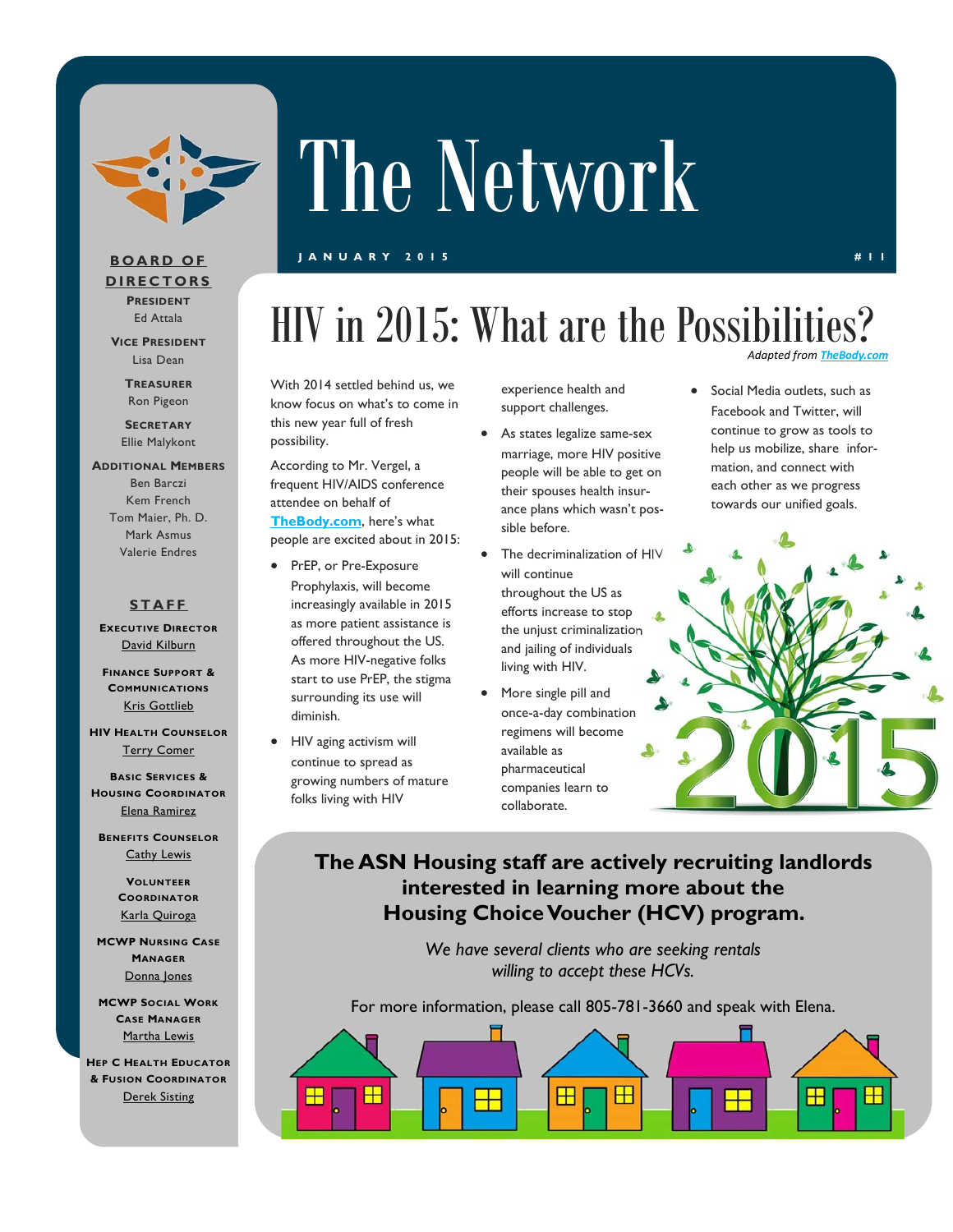**PAGE 2** 

 $\frac{7}{28}$ 

For treating

John Doc apple pree Ct.

## Cost of Hep C Drug Treatments Still High...

### … **But it's ok. We're here to help.**

The world of Hep C is bursting with good news recently as lifechanging treatments with few side-effects and an over 90% *cure* 

> rate have emerged onto the market since December 2013.

These new drug regimens are not only tolerable with shorter treatment periods, but they

completely eradicate the virus from the body!

That being said, the soaring cost of these drugs remain a barrier to obtaining treatment. Even with health insurance coverage, many of these regimens will only be authorized for coverage by insurance companies *if* the person requesting them is seriously ill, i.e. people living with liver disease.

The good news is that more treatment options are coming which means more competitive prices!

Here at the SLO Hep C Project, we are excited to report that we have successfully aided at least 10 people through this process, with more on the horizon! We've even seen a handful cured of the virus.

Even if you can't access these treatments immediately, we'll help keep you healthy until you can.

Don't wait and get tested for Hep C as soon as possible! No matter the result, you're not alone. Call us for more info on where you can get tested! 805-781-3660

*"...This enrollment period applies to folks enrolling in the Covered CA marketplace and the private market, so don't hesitate and make sure you're coverage is secure!"* 

### Covered California: Open Enrollment Ends Feb. 15!

One of the most important things we can do to keep ourselves and our loved ones healthy is to make sure to get covered!

The current open enrollment period ends on Sunday, February 15th!

Keep in mind that this enrollment period applies to folks enrolling in the Covered CA marketplace (including Medi-Cal) and the private

market, so don't hesitate and make sure you're coverage is secure!

All Covered CA plans include the ten essential core health benefits, including emergency, mental health, & preventative services, maternity & newborn care, and prescriptions. And you can't

be denied for a pre-existing condition.

Remember that you can change your plan outside of the open enrollment period if, during the year, you experience a life event, such as getting married or a change in your employment status. Otherwise, now is the time!

*Call us if you have any questions about how you can get covered!* 

## COVERED

*Your support and the support of local community members and businesses are vital to our continuing ability to provide comprehensive services to our growing number of clients. There are many ways that you can make a generous donation!* 

- **Money**: ALL MONEY DONATED TO THE ASN IS TAX DEDUCTABLE & REMAINS IN THIS COMMUNITY to help SLO County residents in their struggle with HIV/AIDS and Hep C.
- **Time**: One of the most important ways the SLO community supports the ASN is through the gift of time. Our volunteer program offers opportunities to directly assist clients and help keep the agency streamlined.
- **Food**: ASN's Food Panty is always in need of the basics. If you would like to hold a food drive, or donate food directly, we have a list of suggestions for you!

### *You will make a difference! Contact us, or visit ASN.org, for more details!*

You Can Make a Difference!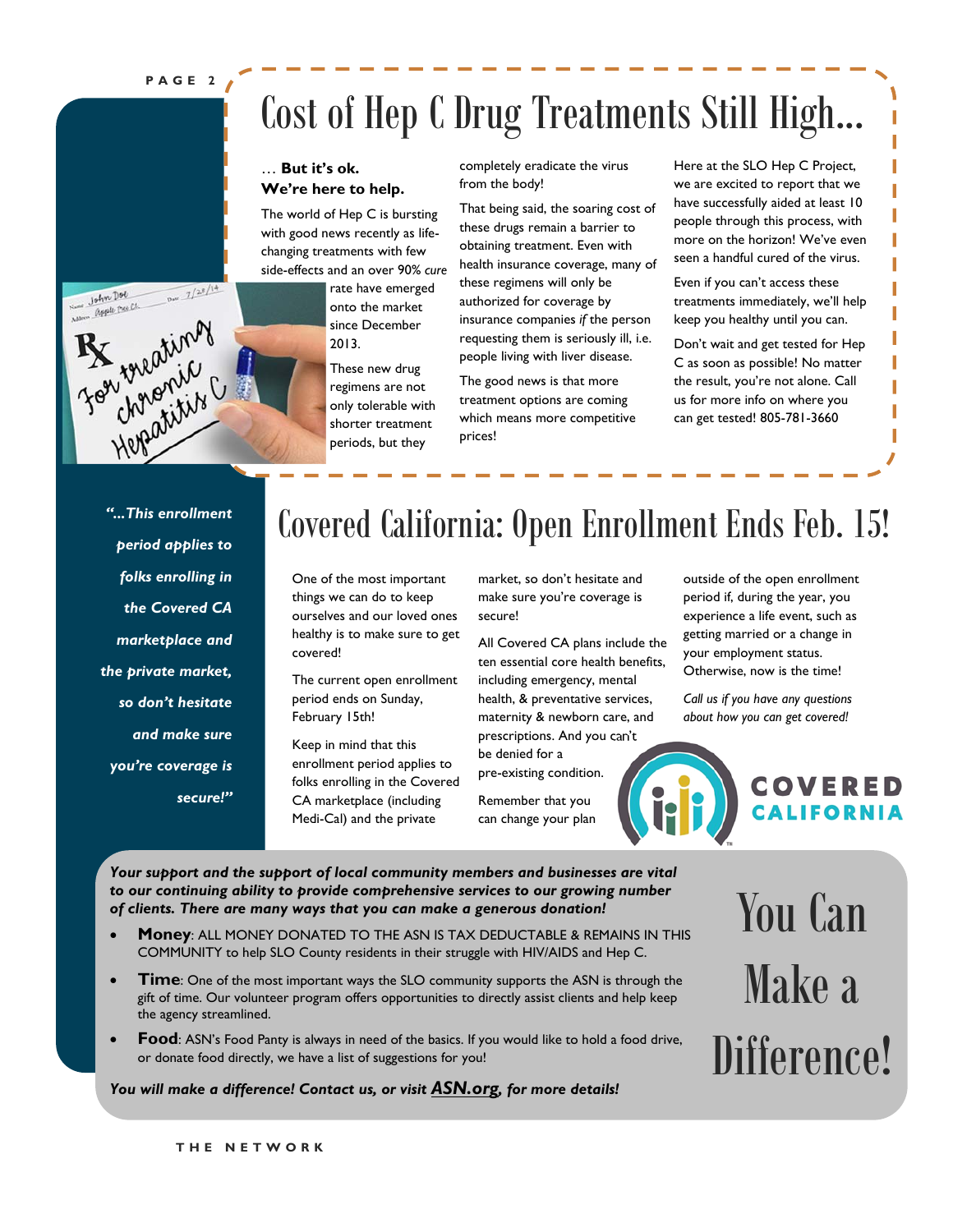### *Adapted from "PrEP Facts" by the San Francisco AIDS FoundaƟon* PrEP Q&A: Just the Facts

 **What exactly is PrEP?-** PrEP is an HIV prevention strategy that involves taking an anti-HIV medication before coming to contact with HIV to reduce the risk of being infected. PrEP does not protect against any other STIs and is meant to be used alongside other

safe-sex practices.

### **How effective is**

**PrEP?-** Results of several clinical studies show that people who regularly take Truvada, the name of the drug used as PrEP, reduced their HIV risk by more than 90%! It's vital to the effectiveness to take Truvada every day consistently, otherwise that level of protection may decrease.

 **Are there any sideeffects?-** Some people experience mild nausea, head-

aches, or weightloss for the first 4-8 weeks of taking PrEP. However, these went away after the first few weeks of treatment for most people using PrEP. Truvada is not known to interact with alcohol, most medications for depression, hormonal therapy, and shouldn't effect sexual performance. Though long-term side -effects are still unknown, significant data has been accumulated on the drug's safety. As with any medication, it's important to speak with your doctor before starting PrEP.

 **Should condoms still be worn?-**  Condoms are still the only tool that protects against both HIV and certain STIs, and prevents pregnancy when used correctly and consistently. PrEP

provides additional protection against HIV and is an important part of the complete safer-sex toolbox.

 **Where can I get PrEP?-** First, talk with your primary care physician or other medical care provider about using PrEP. You'll need to speak with



them about your sexual health and will need to take an HIV test before starting PrEP. *If you need help getting PrEP in SLO County, call us! 805-781-3660*

 **What about drug resistance?-**  Studies have shown that Truvada only creates HIV drug resistance if the person using it was previously infected with HIV. This is one of the reasons why an HIV test is required before anyone starts using

PrEP, and why regular HIV testing is required while on it.

 **How much does it cost?-**  As of January 2015, Truvada is a brand-name drug with no available generic alternatives. Thankfully, most health insurance plans, including Medi-Cal, do cover PrEP, though the cost varies depending on that coverage. Gilead, Truvada's manufacturer, also has assistance programs. While on PrEP, you should take into account not only the cost of the drug itself, but also frequent doc visits and lab tests, most of which are covered.

- **What if my medical provider is uncomfortable prescribing PrEP?-** Show them *"PrEP Facts"* by the San Francisco AIDS Foundation! If that doesn't help, ask for a referral to an HIV specialist or call us! There are medical providers here in SLO who are comfortable and willing to prescribe and maintain the regular visits and lab tests required to use PrEP. *Contact us for help in getting started!*
- **Who should consider taking PrEP?-** Individuals who either sometimes or never use condoms; anyone who has been diagnosed with an STI in the past 6 months; HIV-negative people in a relationship with someone HIV-positive; anyone who has used stimulants, poppers, cocaine, meth, ecstasy (molly), or GHB in the last 6 months; and, women who want to safely have a child with an HIV-positive partner.
- **I'm a medical provider and I'd like to start making PrEP available to my patients. Where can I find the applicable billing codes?-** You're in luck! Click **HERE** for a comprehensive list of useful billing codes!